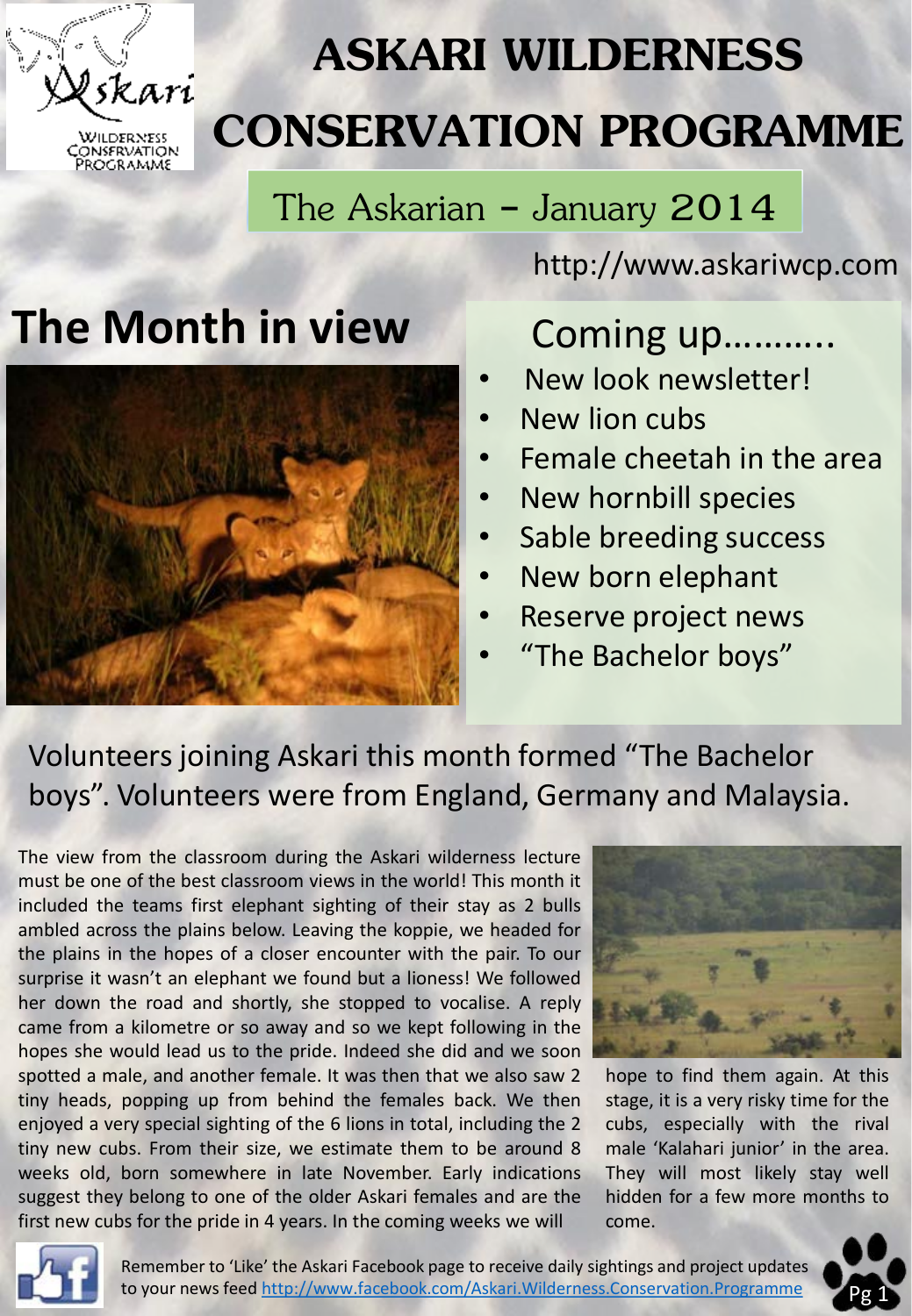

# The Askarian - January 2014

**Cheetah mum of the month**



Over the Christmas holidays a female cheetah and cub were seen around the Askari area on 2 different occasions. It was exciting news for the team to return to as we looked forward to our first sighting and the chance to identify the pair. We didn't have to wait long………The first sighting was just a quick glimpse at the end of the driveway. Next however was a full blown hunt and kill made right in front of the Askari game viewer! By this stage we had identified the female as 'Naledi', a female who roams to the Pidwa north area on occasion. She was originally reported with 4 cubs but just one remains, a little male around 10 months old. It took Naledi around 10 minutes to stalk across the open grassland of Jackalberry plains. She then crossed the road and sat in the bushes just to the right of the vehicle. A herd of impala, as well as a few waterbuck and a wildebeest were busy grazing on the other side. Next it was the turn of the cub to make his contribution. He dashed across the road and into the herd of impala; as they scattered, a young male ran straight into the mouth of Naledi! The gargling sound of the strangulation soon followed as we pulled up alongside her to watch the impala take its last breath. It really is a true honour to witness such an event in the circle of life. It was also my first ever full kill, from stalk to death, in







more than 8 years! Later in the month the team enjoyed another sighting of Naledi and her cub. In the beautiful afternoon light, the conditions were perfect for some gorgeous photos of the pair.



Remember to 'follow' us on Twitter to receive daily sightings and project tweets. Follow #Askarivolunteer

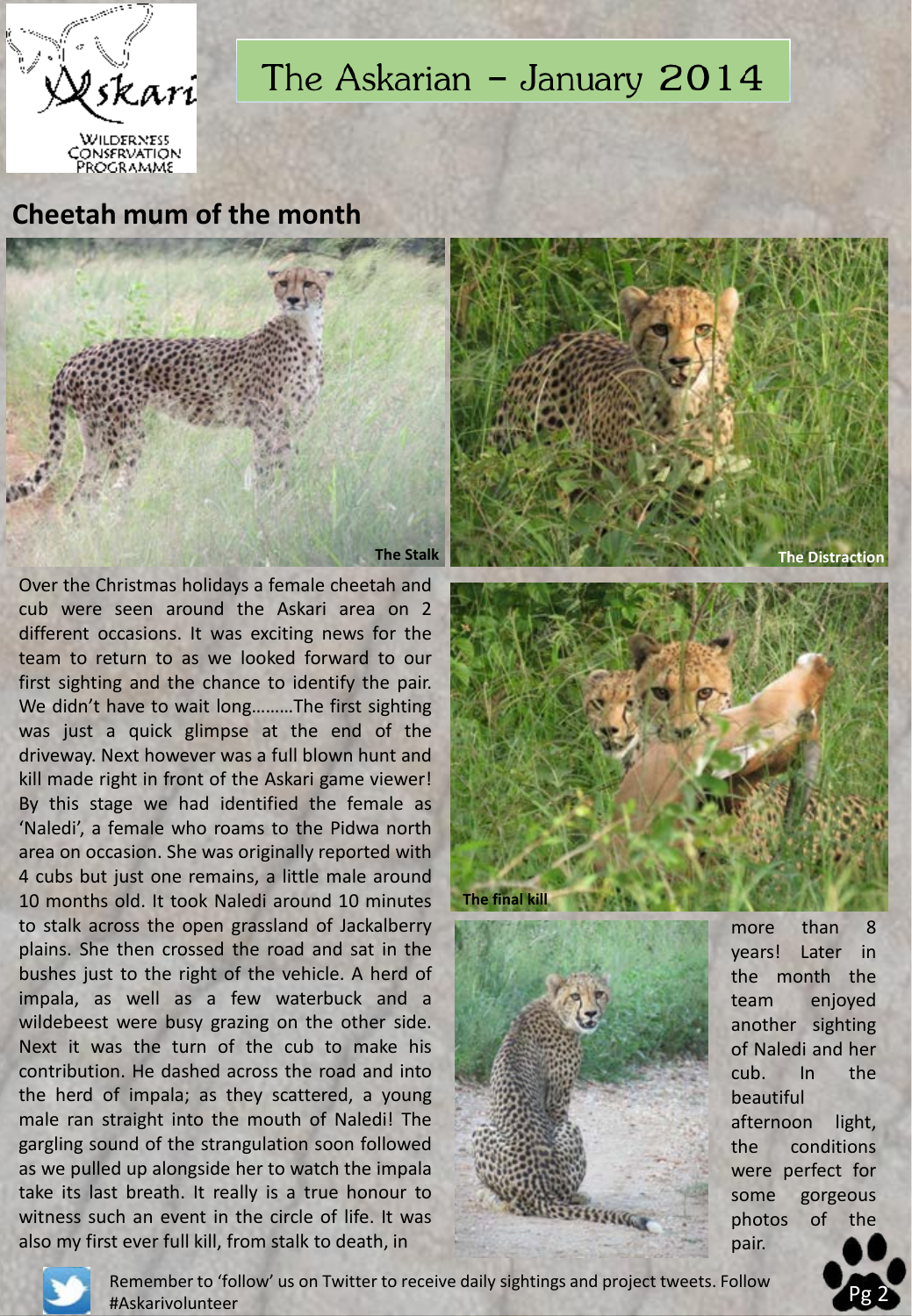

**ROGRAMME** 

# The Askarian - January 2014

#### **Reserve work & Projects**



As usual there were plenty of reserve projects taking place throughout the month. For **Alien plant control**, both 'Prickly pears' (being injected here in the photo) and 'Lantana' plants were treated. Two sessions took place on the site in Langa langa to **rehabilitate eroded soils.** Cutting down sicklebush trees removes **bush encroachment** and the branches are then used as brush packing over the newly picked and seeded soil to allow new vegetation to grow and prevent animal grazing.

There was plenty of work to be done at the old brown hyaena **boma.** Road clearing took place to thin out the vegetation and fences were skoffled to clear the live wires of vegetation. In the antelope breeding camps tick-off stations needed re-filling and all feeding bays and water troughs were given their monthly clean out. Following the sad loss of a male sable last month, we are happy to report a baby boom for 2014! Since return from the holidays, 4 new sable calves have been seen and are now travelling with the herd.



### **Displaying hippo!**





Follow the Askari blog and be the first to read new entries and updates. You can subscribe at [http://www.askarivolunteers.com](http://www.askarivolunteers.com/)

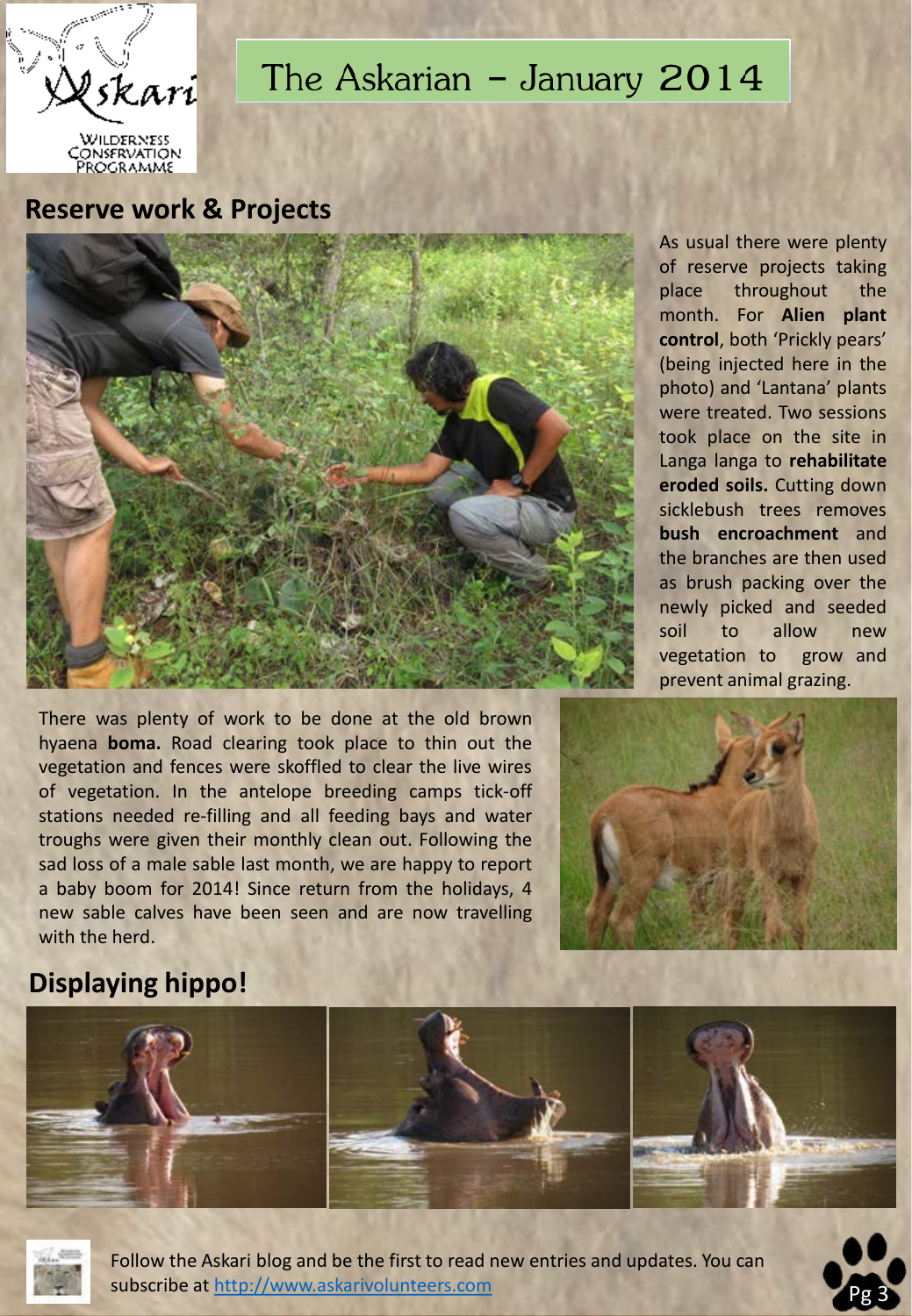

## The Askarian - January  $2014$

#### **Wildlife monitoring, Conservation & Sightings**



We had heard the news that a new baby elephant was born in December to one of the 3 main herds on the reserve. Throughout January we enjoyed a number of sightings as the herds moved up to the Pidwa north area. Often elephants are very protective of new-born calves but during the couple of sightings we had, all the adults were very relaxed allowing us to enjoy fantastic views of the latest addition.



As well as the sighting of the new cubs, we came across more lions later in the month. This is male 'Gwala' who we believe is father to the cubs. All the pride females were seen and we have heard lions vocalising from the house almost every night. One evening after dinner, the roaring was so loud we knew there must be a lion nearby. We dashed over to the fence and got there just in time to see a male standing on the Askari driveway about 70 metres away. Other cat sightings included Naledi and her cub around the Main access and Askari area.



We have also enjoyed sightings of all the general game including giraffe, zebra, wildebeest, waterbuck, warthog etc. The bush is now very thick, having received plenty of rain over Christmas. It is a plentiful time of year for the herbivores and one they must take advantage of while rearing their young and the next generation. Reserve management were lucky enough to see a honey badger.



Enjoy wildlife video action on the Askari You Tube channel. To join us in the sightings, simply follow<http://www.youtube.com/user/AskariWCP>